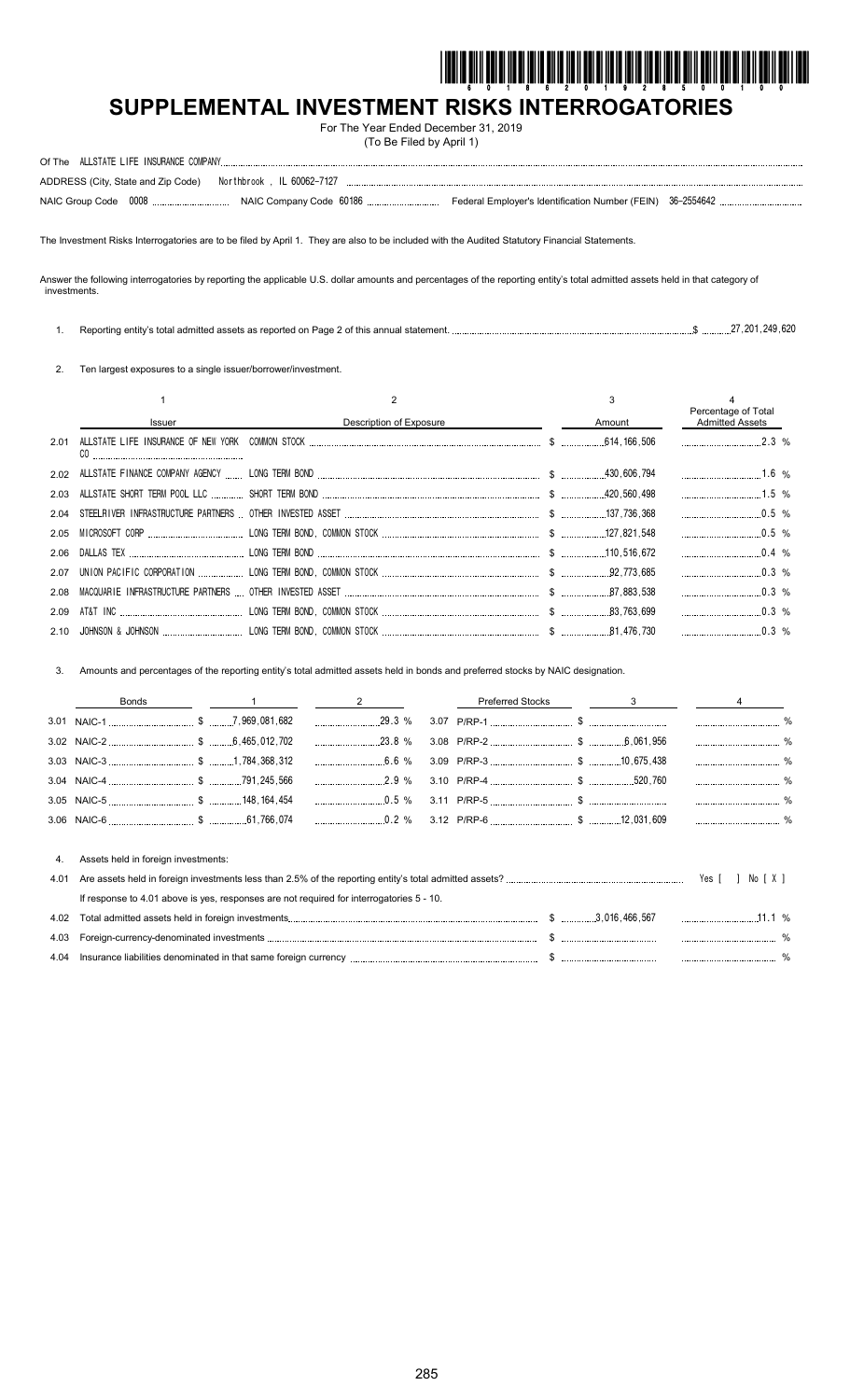|    | Aggregate foreign investment exposure categorized by NAIC sovereign designation: |  |  |  |
|----|----------------------------------------------------------------------------------|--|--|--|
| 5. |                                                                                  |  |  |  |
|    |                                                                                  |  |  |  |

|              |                                                                                                                  |                              | $1 \quad$              | $\overline{2}$     |
|--------------|------------------------------------------------------------------------------------------------------------------|------------------------------|------------------------|--------------------|
| 5.01         |                                                                                                                  |                              |                        | $9.8 %$            |
| 5.02         |                                                                                                                  |                              |                        | $\ldots$ 0.5 %     |
| 5.03         |                                                                                                                  |                              |                        | $0.7\%$            |
| 6.           | Largest foreign investment exposures by country, categorized by the country's NAIC sovereign designation:        |                              |                        |                    |
|              |                                                                                                                  |                              | $1 \quad \blacksquare$ | $\overline{2}$     |
|              | Countries designated NAIC - 1:                                                                                   |                              |                        |                    |
| 6.01         |                                                                                                                  |                              |                        | 3.2 %              |
|              |                                                                                                                  |                              |                        |                    |
|              | Countries designated NAIC - 2:                                                                                   |                              |                        |                    |
| 6.03         |                                                                                                                  |                              |                        |                    |
| 6.04         |                                                                                                                  |                              |                        | $0.1\%$            |
|              | Countries designated NAIC - 3 or below:                                                                          |                              |                        |                    |
| 6.05         |                                                                                                                  |                              |                        | $\ldots$ 0.5 %     |
| 6.06         |                                                                                                                  |                              |                        | $\ldots$ 0.2 %     |
|              |                                                                                                                  |                              |                        |                    |
|              |                                                                                                                  |                              |                        |                    |
| 7.           |                                                                                                                  |                              |                        |                    |
| 8.           | Aggregate unhedged foreign currency exposure categorized by NAIC sovereign designation:                          |                              |                        |                    |
|              |                                                                                                                  |                              |                        |                    |
| 8.01         |                                                                                                                  |                              |                        | $\ldots$           |
| 8.02         |                                                                                                                  |                              |                        |                    |
| 8.03         |                                                                                                                  |                              |                        | $\ldots$ 0.1 %     |
| 9.           | Largest unhedged foreign currency exposures by country, categorized by the country's NAIC sovereign designation: |                              |                        |                    |
|              | Countries designated NAIC - 1:                                                                                   |                              | $1 \quad \blacksquare$ | $2^{\circ}$        |
| 9.01         |                                                                                                                  |                              |                        | 0.4 %              |
|              |                                                                                                                  |                              |                        |                    |
|              | Countries designated NAIC - 2:                                                                                   |                              |                        |                    |
|              |                                                                                                                  |                              |                        |                    |
| 9.03<br>9.04 |                                                                                                                  |                              |                        |                    |
|              | Countries designated NAIC - 3 or below:                                                                          |                              |                        |                    |
|              |                                                                                                                  |                              |                        |                    |
| 9.05         |                                                                                                                  |                              |                        |                    |
|              |                                                                                                                  |                              |                        | $\ldots$ 0.1 %     |
| 9.06         |                                                                                                                  |                              |                        |                    |
| 10.          | Ten largest non-sovereign (i.e. non-governmental) foreign issues:                                                |                              |                        |                    |
|              | $\mathbf{1}$<br>Issuer                                                                                           | $\overline{2}$               | 3                      | 4                  |
|              |                                                                                                                  | NAIC Designation <b>NAIC</b> |                        |                    |
|              | 10.02 DEUTSCHE TELEKOM INTERNATIONAL FINANCE B                                                                   |                              |                        | $0.2 %$<br>$0.2$ % |
|              |                                                                                                                  |                              |                        |                    |
|              |                                                                                                                  |                              |                        | .0.2%              |
|              |                                                                                                                  |                              |                        | 0.2 %              |
|              |                                                                                                                  |                              |                        |                    |
| 10.06        |                                                                                                                  |                              |                        | $0.2\%$            |
| 10.07        |                                                                                                                  |                              |                        |                    |
| 10.08        |                                                                                                                  |                              |                        |                    |
|              |                                                                                                                  |                              | $$$ 35,405,593         |                    |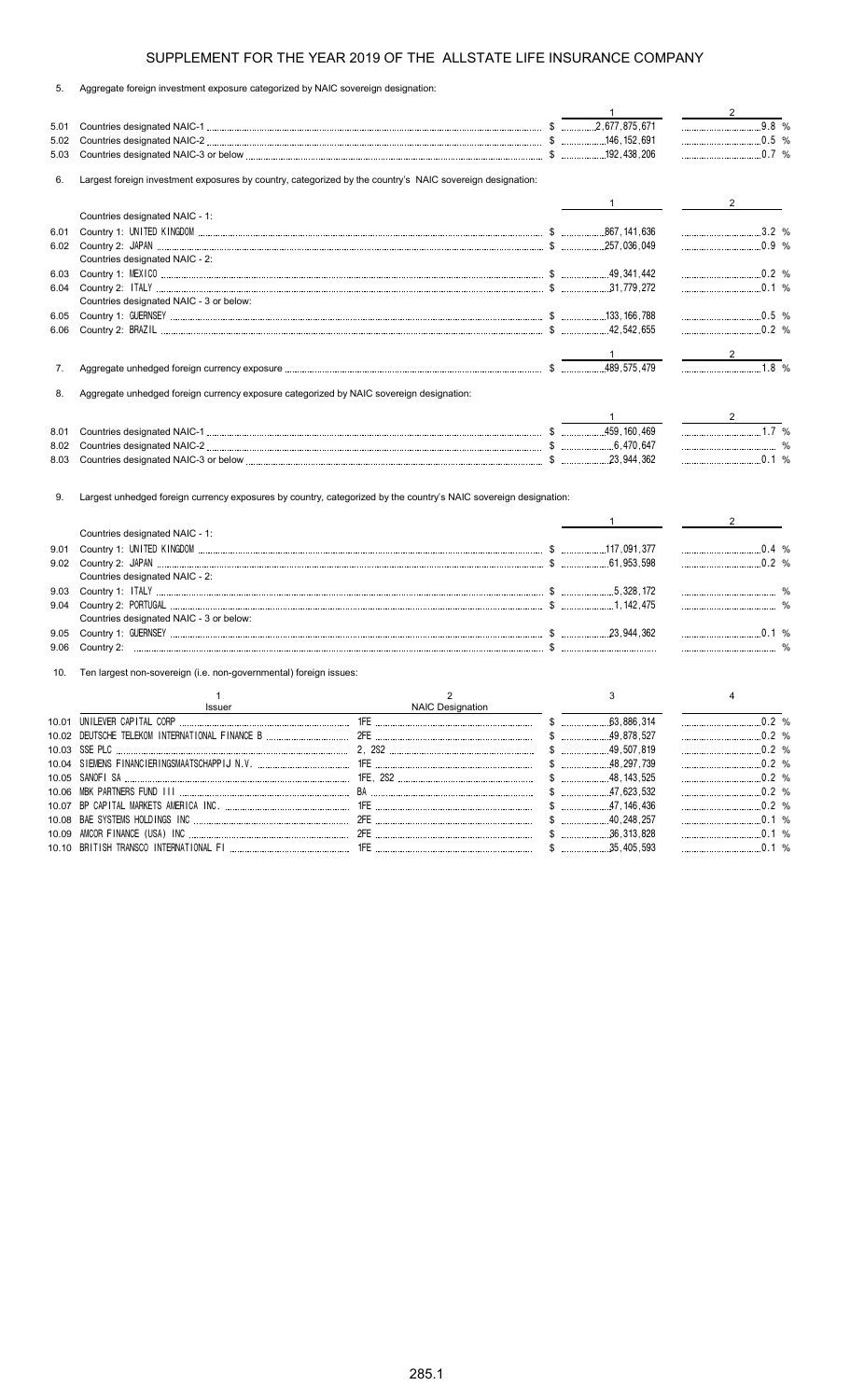| 11.   | Amounts and percentages of the reporting entity's total admitted assets held in Canadian investments and unhedged Canadian currency exposure:     |   |                  |
|-------|---------------------------------------------------------------------------------------------------------------------------------------------------|---|------------------|
| 11.01 |                                                                                                                                                   |   |                  |
|       | If response to 11.01 is yes, detail is not required for the remainder of interrogatory 11.                                                        |   |                  |
|       |                                                                                                                                                   |   |                  |
|       |                                                                                                                                                   |   | 1.6 %            |
| 11.03 |                                                                                                                                                   |   |                  |
| 11.04 |                                                                                                                                                   |   |                  |
|       |                                                                                                                                                   |   |                  |
| 12.   | Report aggregate amounts and percentages of the reporting entity's total admitted assets held in investments with contractual sales restrictions: |   |                  |
|       |                                                                                                                                                   |   | Yes [ X ] No [ ] |
|       | If response to 12.01 is yes, responses are not required for the remainder of Interrogatory 12.                                                    |   |                  |
|       |                                                                                                                                                   |   |                  |
|       | Largest three investments with contractual sales restrictions:                                                                                    |   | 0.3 %            |
| 12.03 |                                                                                                                                                   |   |                  |
| 12.04 |                                                                                                                                                   |   |                  |
| 12.05 |                                                                                                                                                   |   |                  |
| 13.   | Amounts and percentages of admitted assets held in the ten largest equity interests:                                                              |   |                  |
|       |                                                                                                                                                   |   | Yes [ ] No [ X ] |
|       | If response to 13.01 above is yes, responses are not required for the remainder of Interrogatory 13.                                              |   |                  |
|       | 1<br><b>Issuer</b>                                                                                                                                | 2 | 3                |
|       |                                                                                                                                                   |   |                  |
|       |                                                                                                                                                   |   |                  |
|       |                                                                                                                                                   |   | 0.2 %            |
|       |                                                                                                                                                   |   |                  |
| 13.06 |                                                                                                                                                   |   |                  |
|       |                                                                                                                                                   |   | $0.2\%$          |
|       |                                                                                                                                                   |   |                  |
| 13.09 |                                                                                                                                                   |   | $\ldots$ 0.2 %   |
|       |                                                                                                                                                   |   |                  |

13.11 MBK PARTNERS FUND III \$ 47,623,532 0.2 %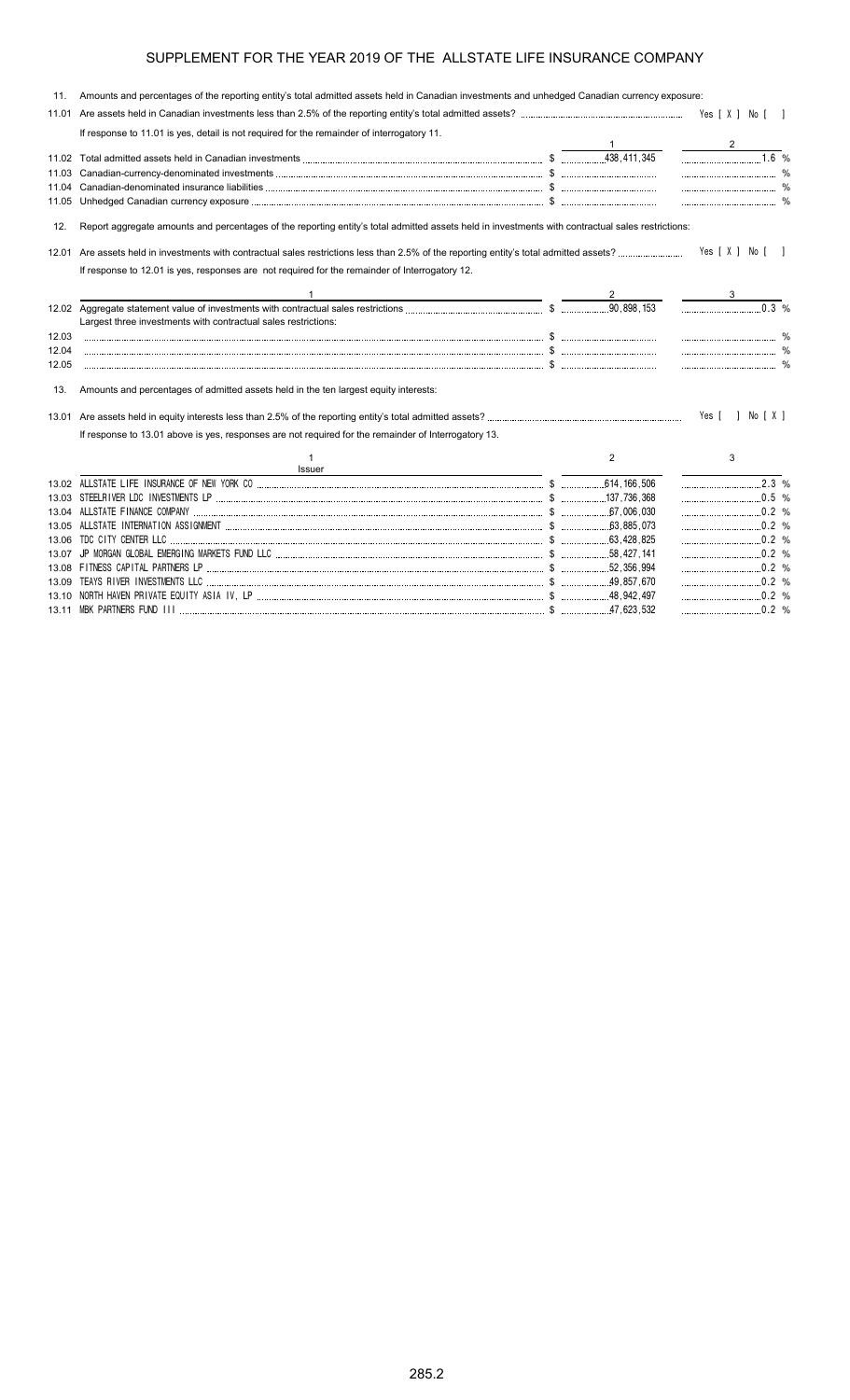#### 14. Amounts and percentages of the reporting entity's total admitted assets held in nonaffiliated, privately placed equities:

14.01 Are assets held in nonaffiliated, privately placed equities less than 2.5% of the reporting entity's total admitted assets? Yes [ ] No [ X ]

If response to 14.01 above is yes, responses are not required for the remainder of Interrogatory 14.

|       | Largest three investments held in nonaffiliated, privately placed equities:                                    |                       |                        |                | 9.1%           |  |
|-------|----------------------------------------------------------------------------------------------------------------|-----------------------|------------------------|----------------|----------------|--|
|       |                                                                                                                |                       |                        |                |                |  |
| 14 04 |                                                                                                                |                       |                        | $\ldots$ 0.2 % |                |  |
| 14.05 |                                                                                                                |                       | .52.356.994            |                | 0.2 %          |  |
|       | Ten largest fund managers:                                                                                     |                       |                        |                |                |  |
|       |                                                                                                                | 2                     | 3                      |                |                |  |
|       | Fund Manager                                                                                                   | <b>Total Invested</b> | Diversified            |                | Nondiversified |  |
| 14.06 | FINANCIAL SQUARE MONEY MARKET                                                                                  |                       |                        |                |                |  |
| 14 07 | DREYFUS CASH MANAGEMENT INST                                                                                   |                       |                        |                |                |  |
| 14 08 | ISHARES IBOXX INV GR CORP BD ETF                                                                               |                       |                        |                |                |  |
| 14 09 | ISHARES MSCI EAFE SMALL-CAP ETF                                                                                | 61,296,679            | .61,296,679            |                |                |  |
| 14.10 |                                                                                                                |                       |                        | $$$ 43.873.160 |                |  |
| 14 11 |                                                                                                                |                       |                        |                |                |  |
| 14.12 | MORGAN STANLEY LIQUIDITY FUND                                                                                  |                       |                        |                |                |  |
| 14.13 |                                                                                                                |                       |                        |                |                |  |
| 14 14 |                                                                                                                |                       |                        |                |                |  |
| 14 15 |                                                                                                                |                       | $\frac{18.932.510}{2}$ | $\mathbb{S}$   |                |  |
| 15.   | Amounts and percentages of the reporting entity's total admitted assets held in general partnership interests: |                       |                        |                |                |  |
|       |                                                                                                                |                       |                        |                |                |  |
|       | If response to 15.01 above is yes, responses are not required for the remainder of Interrogatory 15.           |                       |                        |                |                |  |
|       |                                                                                                                |                       |                        | 3              |                |  |
| 15.02 |                                                                                                                |                       |                        |                |                |  |
|       | Largest three investments in general partnership interests:                                                    |                       |                        |                |                |  |
| 15.03 |                                                                                                                |                       |                        |                |                |  |
| 15.04 |                                                                                                                |                       |                        |                |                |  |
| 15.05 |                                                                                                                |                       |                        |                |                |  |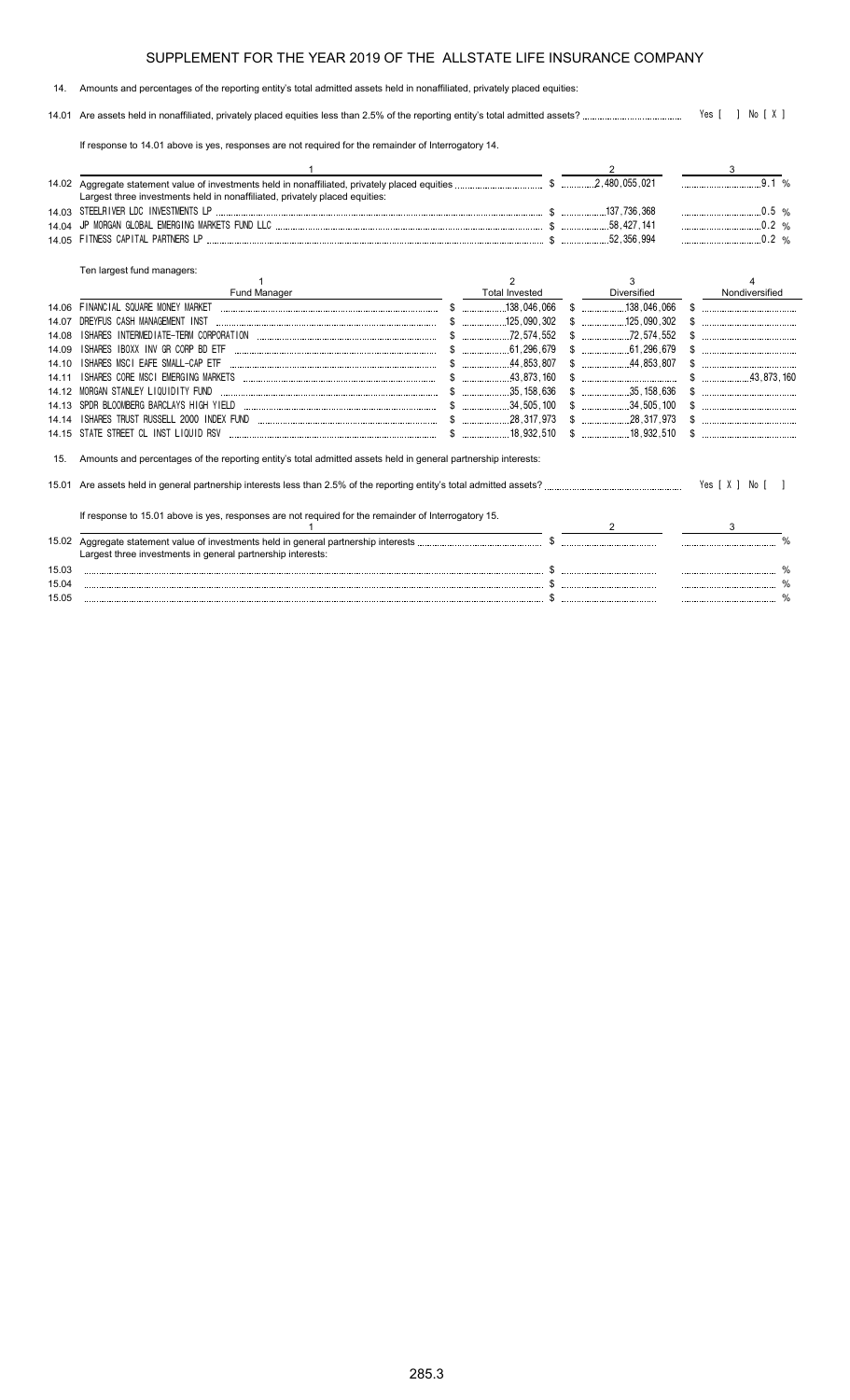#### 16. Amounts and percentages of the reporting entity's total admitted assets held in mortgage loans:

16.01 Are mortgage loans reported in Schedule B less than 2.5% of the reporting entity's total admitted assets? Yes [ ] No [ X ]

If response to 16.01 above is yes, responses are not required for the remainder of Interrogatory 16 and Interrogatory 17.

|       | Type (Residential, Commercial, Agricultural) |             |  |
|-------|----------------------------------------------|-------------|--|
| 16.02 |                                              | 90 317 408  |  |
| 16.03 | Commercial                                   | .51.200.000 |  |
| 16.04 | Commercial                                   | 49.417.508  |  |
| 16.05 | Commercial                                   | 757 721     |  |
| 16.06 | Commercial                                   | 42.000.000  |  |
| 16.07 | Commercial                                   | 40.286.428  |  |
| 16.08 |                                              | 39 782 500  |  |
| 16 N. |                                              | 38 975 465  |  |
|       |                                              | 38.838.266  |  |
| 16 11 |                                              | 36 912 618  |  |

Amount and percentage of the reporting entity's total admitted assets held in the following categories of mortgage loans:

| 16.12 Construction loans |           |  |
|--------------------------|-----------|--|
|                          |           |  |
|                          |           |  |
|                          |           |  |
|                          | 7.694.481 |  |

17. Aggregate mortgage loans having the following loan-to-value ratios as determined from the most current appraisal as of the annual statement date:

|                |                    | Residential                                                                                                                                       |               |     |                         | Commercial       |       |  | Agricultural |                |  |
|----------------|--------------------|---------------------------------------------------------------------------------------------------------------------------------------------------|---------------|-----|-------------------------|------------------|-------|--|--------------|----------------|--|
|                | Loan to Value      |                                                                                                                                                   | 2             |     | 3                       |                  |       |  |              | 6              |  |
|                | 17.01 above 95% \$ |                                                                                                                                                   |               |     | 21,763,311              |                  | 0.1 % |  |              |                |  |
|                |                    |                                                                                                                                                   |               | \$. |                         |                  | %     |  |              |                |  |
|                |                    |                                                                                                                                                   | $\frac{0}{0}$ |     | $\ldots$ 16, 100, 000   |                  | 0.1%  |  |              |                |  |
|                |                    |                                                                                                                                                   |               | \$. | 339, 150, 501           |                  |       |  |              |                |  |
|                |                    |                                                                                                                                                   |               |     | $$ \dots 2,820,314,289$ | $\frac{10.4}{8}$ |       |  |              |                |  |
| 18.            |                    | Amounts and percentages of the reporting entity's total admitted assets held in each of the five largest investments in real estate:              |               |     |                         |                  |       |  |              |                |  |
|                |                    |                                                                                                                                                   |               |     |                         |                  |       |  |              | Yes [ X ] No [ |  |
|                |                    | If response to 18.01 above is yes, responses are not required for the remainder of Interrogatory 18.                                              |               |     |                         |                  |       |  |              |                |  |
|                |                    | Largest five investments in any one parcel or group of contiguous parcels of real estate.                                                         | Description   |     |                         |                  |       |  |              |                |  |
|                |                    |                                                                                                                                                   |               |     |                         |                  |       |  |              |                |  |
| 18.02          |                    |                                                                                                                                                   |               |     |                         |                  |       |  |              |                |  |
| 18.03<br>18.04 |                    |                                                                                                                                                   |               |     |                         |                  |       |  |              |                |  |
| 18.05          |                    |                                                                                                                                                   |               |     |                         |                  |       |  |              |                |  |
| 18.06          |                    |                                                                                                                                                   |               |     |                         |                  |       |  |              |                |  |
|                |                    |                                                                                                                                                   |               |     |                         |                  |       |  |              |                |  |
| 19.            |                    | Report aggregate amounts and percentages of the reporting entity's total admitted assets held in investments held in mezzanine real estate loans: |               |     |                         |                  |       |  |              |                |  |
| 19.01          |                    |                                                                                                                                                   |               |     |                         |                  |       |  |              | Yes [ X ] No   |  |
|                |                    | If response to 19.01 is yes, responses are not required for the remainder of Interrogatory 19.                                                    |               |     |                         |                  |       |  |              |                |  |
|                |                    |                                                                                                                                                   |               |     |                         |                  |       |  |              |                |  |
|                |                    |                                                                                                                                                   |               |     |                         |                  |       |  |              |                |  |
|                |                    | Largest three investments held in mezzanine real estate loans:                                                                                    |               |     |                         |                  |       |  |              |                |  |
| 19.03          |                    |                                                                                                                                                   |               |     |                         |                  |       |  |              |                |  |
| 19.04          |                    |                                                                                                                                                   |               |     |                         |                  |       |  |              |                |  |

19.05 \$ %